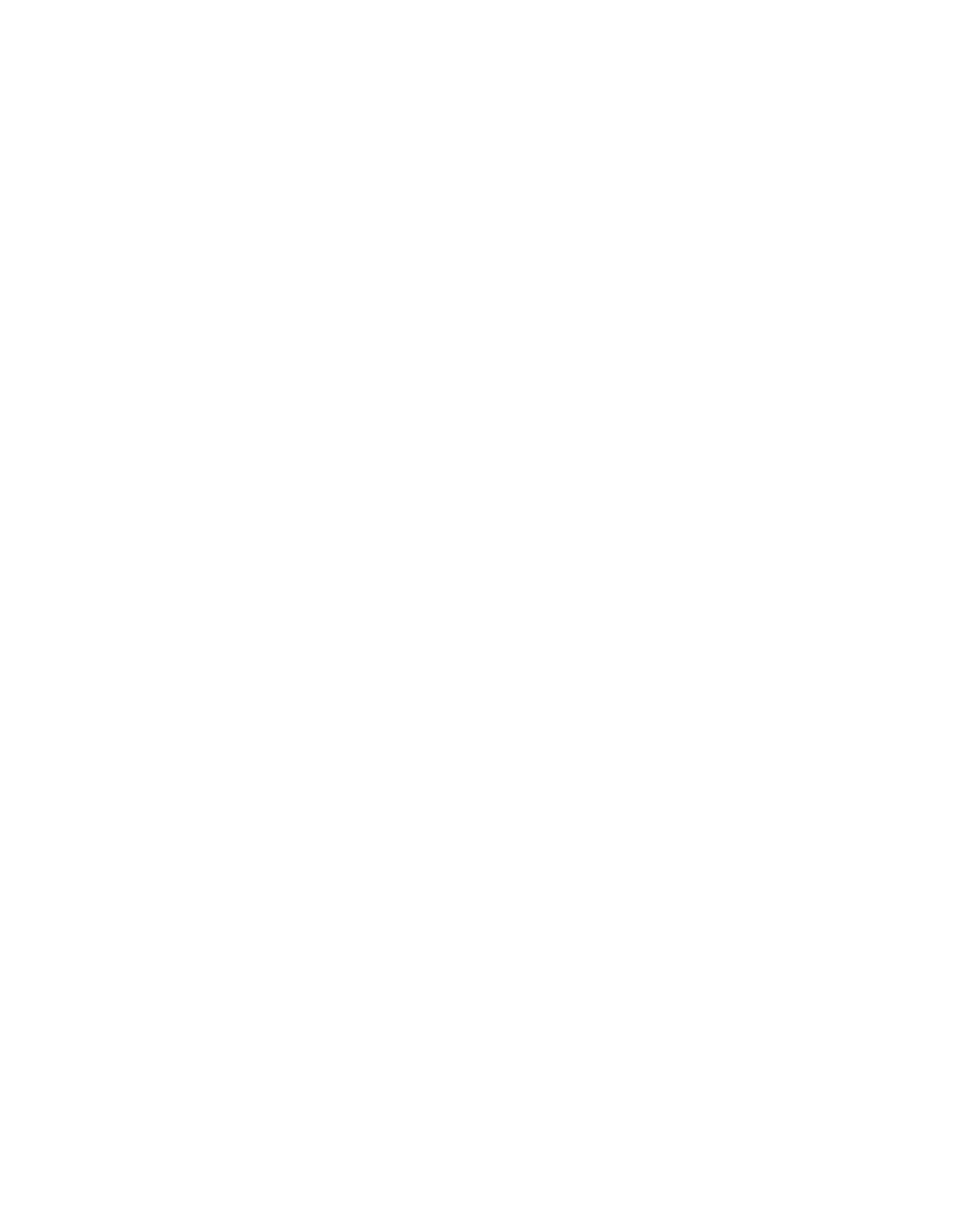## **BURKE, Justice.**

[¶1] Appellant, the Department of Family Services (Department), denied child care assistance benefits to Appellee, Lisa Kisling, because her participation in a graduate-level educational program rendered her ineligible for receipt of such benefits. The Office of Administrative Hearings (OAH) upheld the denial of benefits after a contested case hearing. Ms. Kisling petitioned for review of that decision in the district court, and the district court reversed the OAH's decision after finding that the Department was equitably estopped from denying benefits to Ms. Kisling. The Department appeals from the district court's order, contending that the issue of estoppel was not raised before the OAH, and that the district court should not have considered it. We agree, and accordingly, we will reverse the district court's order.

## *ISSUES*

[¶2] The Department presents three issues for our review, which we discuss in the following order:

- I. Did the Department correctly conclude, as a matter of law, that its statutes and rules precluded Ms. Kisling from receiving child care assistance benefits while she attended law school?
- II. Did the district court err when it considered the issue of equitable estoppel on review of the Department's decision?
- III. Did the district court err when it determined that the Department was equitably estopped from terminating, and thereafter denying, Ms. Kisling benefits while she attended law school?

Ms. Kisling states the issues in a substantially similar manner.

#### *FACTS*

[¶3] The facts in this case are not in dispute. In July, 2007, Ms. Kisling and her husband, Scott, became foster parents for two children with special needs, K.S. and H.S. From 2007 to 2009, K.S. and H.S. lived with the Kislings in Lander, Wyoming. Ms. Kisling applied for, and received, child care assistance benefits from the Department. In 2009, the Kislings considered becoming guardians for K.S. and H.S. While considering this prospect, Ms. Kisling contacted the Department and was advised that her child care benefits would not be affected by her change in status from foster parent to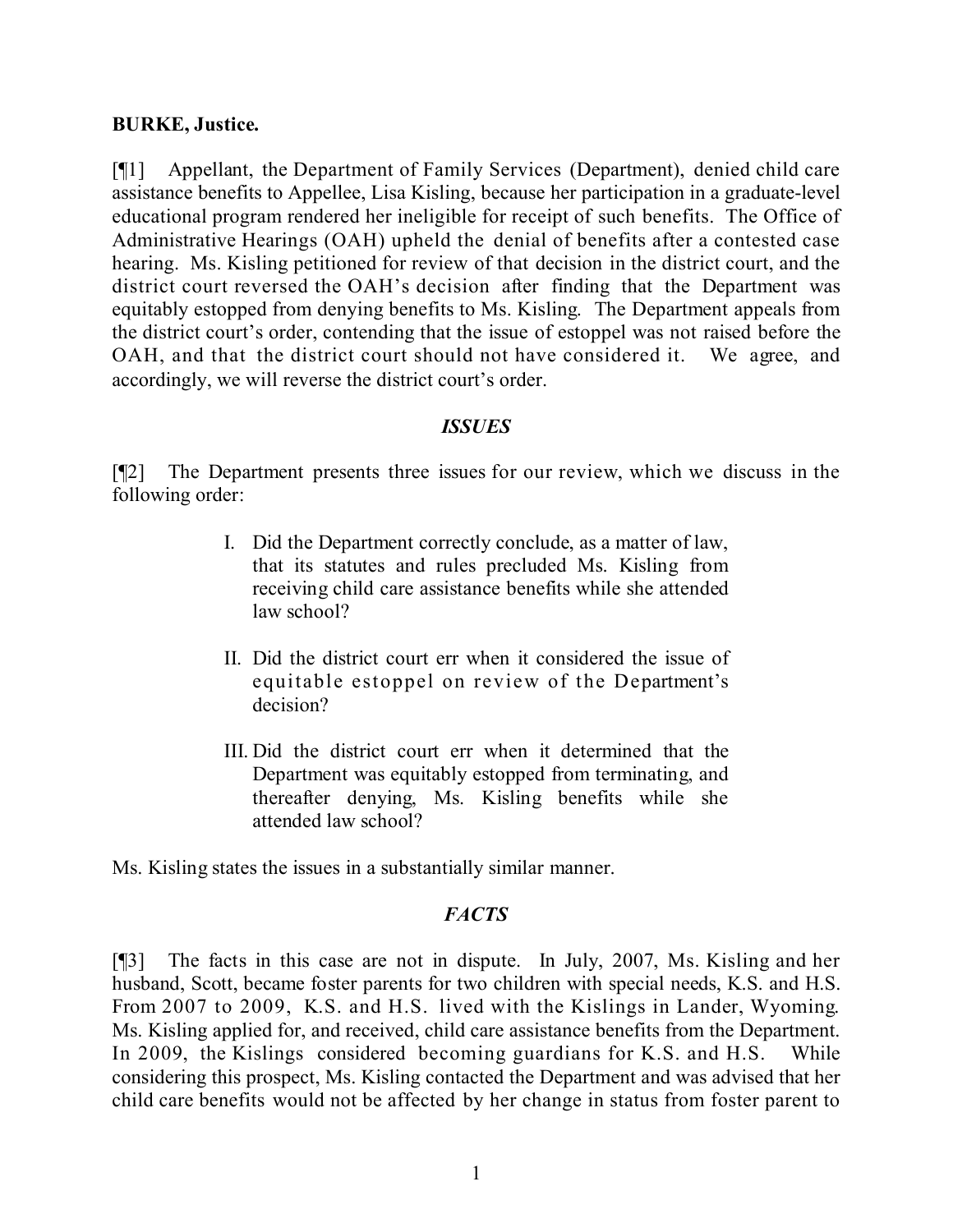legal guardian. In October, 2009, the Kislings became guardians for K.S. and H.S.

[¶4] Before and during the period in which the Kislings served as foster parents for K.S. and H.S., Ms. Kisling had been planning to attend law school. She applied to the University of Wyoming and, after being accepted, moved from Lander to Laramie with the children. She began her first year at the law school in August, 2009. She continued to apply for, and receive, child care benefits.<sup>1</sup> Each time she applied for benefits, Ms. Kisling advised the Department that she was enrolled in law school.

[¶5] In the summer after her second year, Ms. Kisling returned to Lander to participate in an unpaid externship. She requested a change in child care provider. On June 20, 2011, after being alerted to Ms. Kisling's participation in the externship, a Benefits and Eligibility Specialist with the Department sent an email to a Department Administrator questioning whether Ms. Kisling was eligible for child care benefits during her enrollment in graduate-level courses or during her unpaid externship. The Administrator responded that Ms. Kisling was not eligible for benefits. Accordingly, on June 22, the Department sent Ms. Kisling notification that her child care benefits had been terminated effective June 1, 2011, because her "participation in a graduate program in college is not a qualifying work/study program for child care assistance."

[¶6] The Kislings requested an administrative hearing to contest the termination of her child care benefits. Ms. Kisling submitted a Pre-Hearing Statement to the OAH, in which she asserted that the Department's regulations were "not in accordance with Wyoming law." She also asserted that the termination of her child care benefits "violates the Department's prior representation to Petitioner Lisa Kisling that Child Care benefits would be afforded to Petitioners upon their consent to a Subsidized Guardianship of two neglected minors" and that "the Department knew or had reason to know that Lisa Kisling was enrolled in law school at the time the Subsidized Guardianship was established, yet nonetheless informed her that she would continue to receive Child Care Assistance." Ms. Kisling further asserted that "Petitioners did in fact continue to receive Child Care Assistance during Lisa Kisling's first two years of law school and relied on such payments in good faith, without any misrepresentation of Lisa Kisling's educational pursuits." After a hearing, the OAH upheld the Department's termination of benefits.<sup>2</sup> On October 19, 2011, the OAH issued proposed findings of fact and conclusions of law, which stated that

 $<sup>1</sup>$  Ms. Kisling apparently applied for child care benefits in her name only. The Department's regulations,</sup> set forth below, suggest that this fact is not relevant to the issues in this appeal. In order to receive benefits, both parents must be engaged in an "approved activity," as defined by Department regulations.

<sup>&</sup>lt;sup>2</sup> Despite the existence of an audio recording of the proceedings before the OAH, a transcript of the proceedings could not be prepared due to the poor quality of the recording.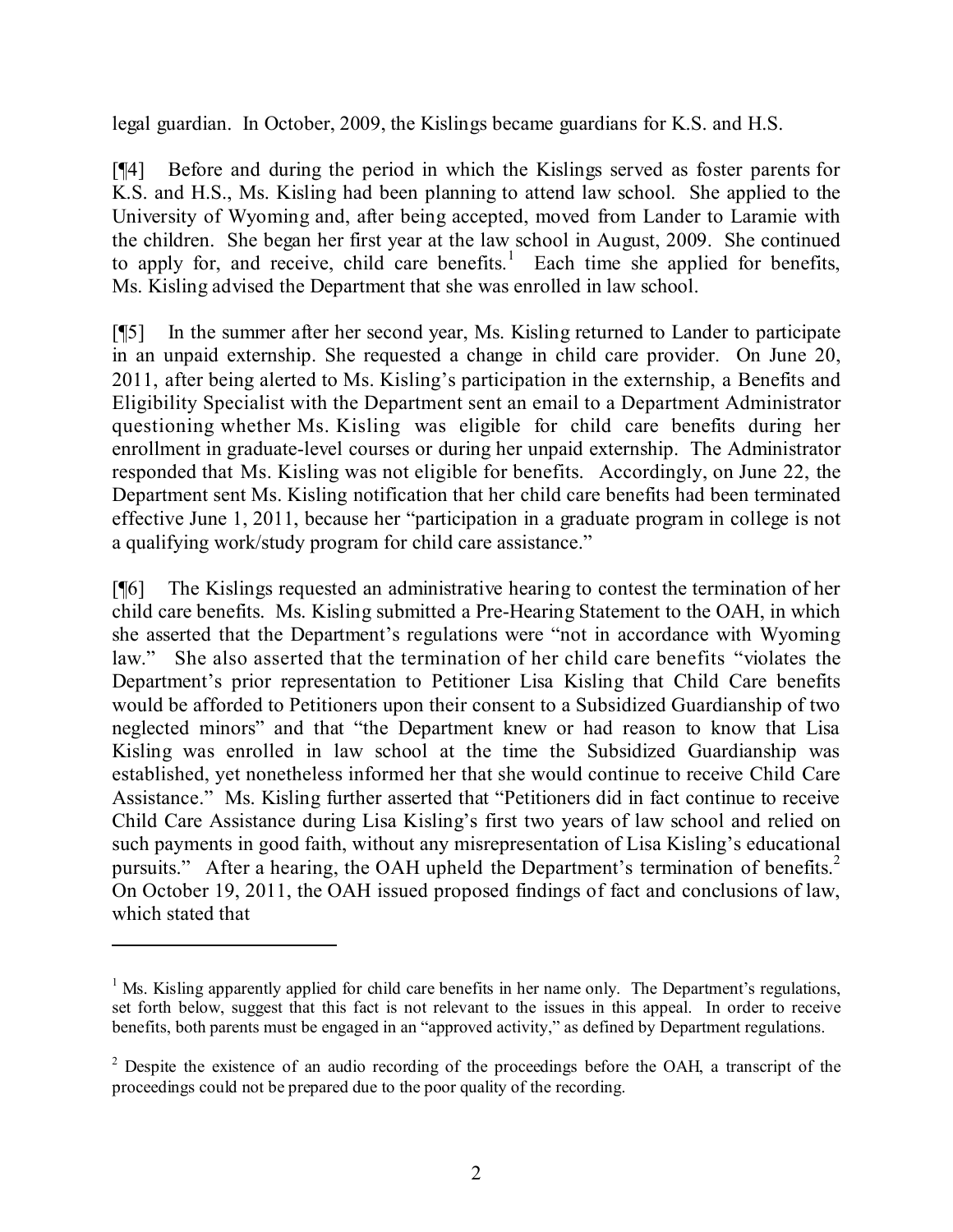The Department's rules and Wyoming law provide a person can only receive child care benefits if the person is in an approved activity. An approved activity includes work or an educational program. However, an educational program beyond a BA/BS degree is not an approved activity. The Department properly determined Kisling was attending law school, a graduate program, while receiving child care benefits and termination of child care benefits was proper.

On November 3, 2011, after receiving no objections to the proposed order from either party, the OAH issued a final order incorporating the proposed findings of fact and conclusions of law.

[¶7] Ms. Kisling subsequently filed a petition for review in district court, contending that (1) the Department's termination of benefits was contrary to the plain language of Department regulations and Wyoming statutes, (2) the Department's findings were contrary to the Wyoming Public Assistance and Social Services Act, and (3) the Department was equitably estopped from denying her child care benefits. The district court agreed that the Department was equitably estopped from terminating Ms. Kisling's child care benefits and, as a result, concluded that "the findings of the hearing officer are not in accordance with the law." The district court did not address Ms. Kisling's remaining claims. The Department timely filed this appeal.

# *STANDARD OF REVIEW*

[¶8] When we consider an appeal from a district court's review of an administrative agency's decision, we review the case as though it had come directly from the administrative agency. *Guier v. Teton County Hosp. Dist.*, 2011 WY 31, ¶ 12, 248 P.3d 623, 629 (Wyo. 2011). The extent of our review is governed by Rule 12.09 of the Wyoming Rules of Appellate Procedure. That rule provides that "Review . . . shall be confined to the record as supplemented pursuant to Rule 12.08 and to the issues set forth in the petition and raised before the agency. Review shall be limited to a determination of the matters specified in Wyo. Stat.  $16-3-114(c)$ ." Wyo. Stat. Ann. § 16-3-114(c)(ii) (LexisNexis 2011), part of the Wyoming Administrative Procedure Act, provides that the reviewing court shall:

> (ii) Hold unlawful and set aside agency action, findings and conclusions found to be:

> > (A) Arbitrary, capricious, an abuse of discretion or otherwise not in accordance with law;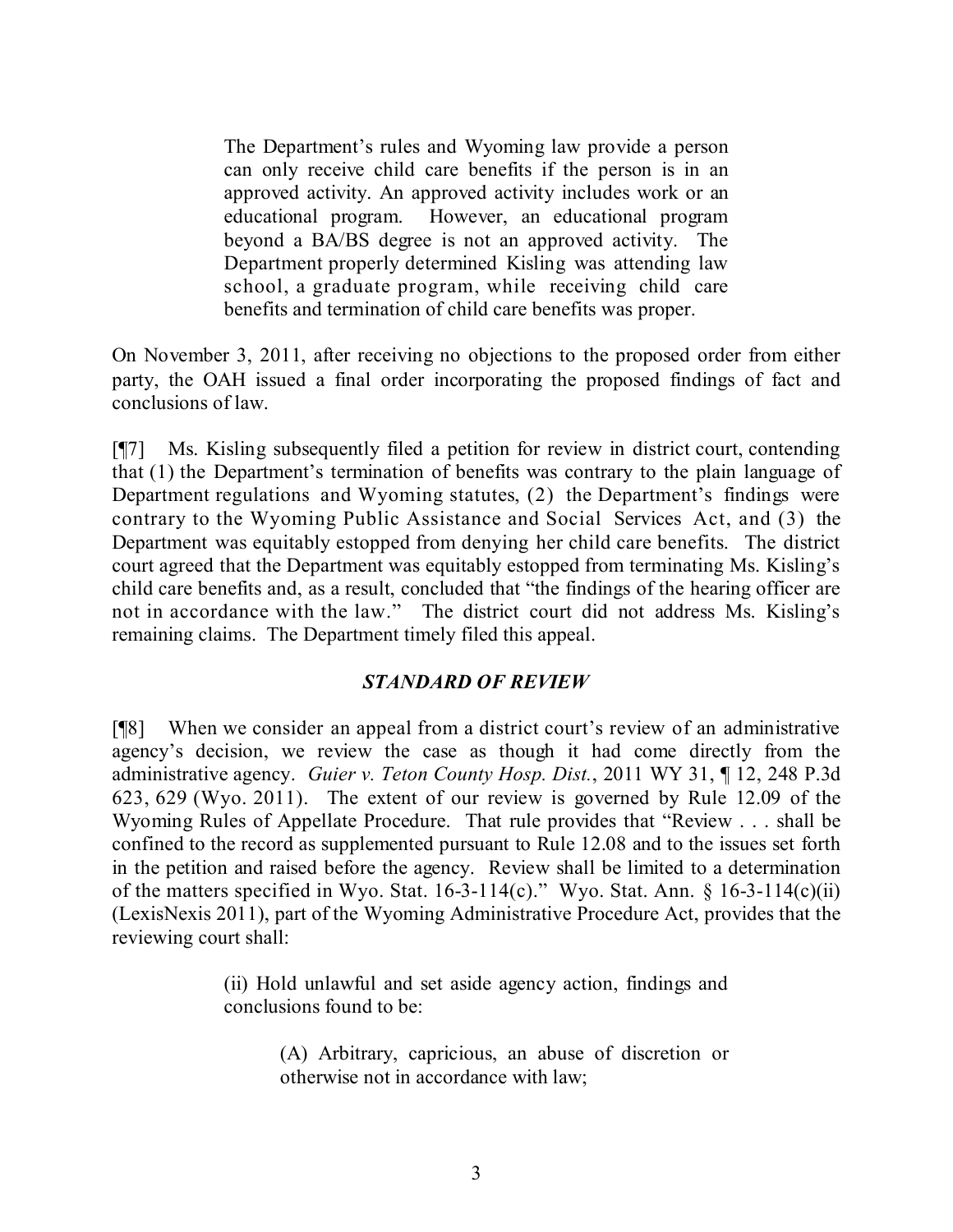(B) Contrary to constitutional right, power, privilege or immunity;

(C) In excess of statutory jurisdiction, authority or limitations or lacking statutory right;

(D) Without observance of procedure required by law; or

(E) Unsupported by substantial evidence in a case reviewed on the record of an agency hearing provided by statute.

*Id.*; *Dale v. S & S Builders, LLC*, 2008 WY 84, ¶ 9, 188 P.3d 554, 557-58 (Wyo. 2008). We review an agency's conclusions of law *de novo*, and "[w]e will affirm an agency's legal conclusion only if it is in accordance with the law." *DC Production Service v. Wyo. Dep't of Employment*, 2002 WY 142, ¶ 7, 54 P.3d 768, 771 (Wyo. 2002).

# *DISCUSSION*

[¶9] The Wyoming Public Assistance and Social Services Act, codified at Wyo. Stat. Ann. § 42-2-101 *et seq.*, grants the Department of Family Services the authority to adopt and administer social services programs, including the purchase of child care services, and to promulgate rules and regulations governing the administration of those services. Wyo. Stat. Ann. § 42-2-103 states:

> (a) The department shall provide and administer programs for public assistance and social services in Wyoming to those individuals lacking sufficient income or resources to provide themselves or their families with a reasonable subsistence compatible with decency and health or with services necessary for their well-being.

> (b) In carrying out subsection (a) of this section and except as provided under the Wyoming Medical Assistance and Services Act  $\lceil \S \S \rceil$  42-4-101 through 42-4-120], the department shall:

> > . . .

(iv) Supervise the expenditure of state funds and federal funds allocated to the state for purposes of providing public assistance and social services in such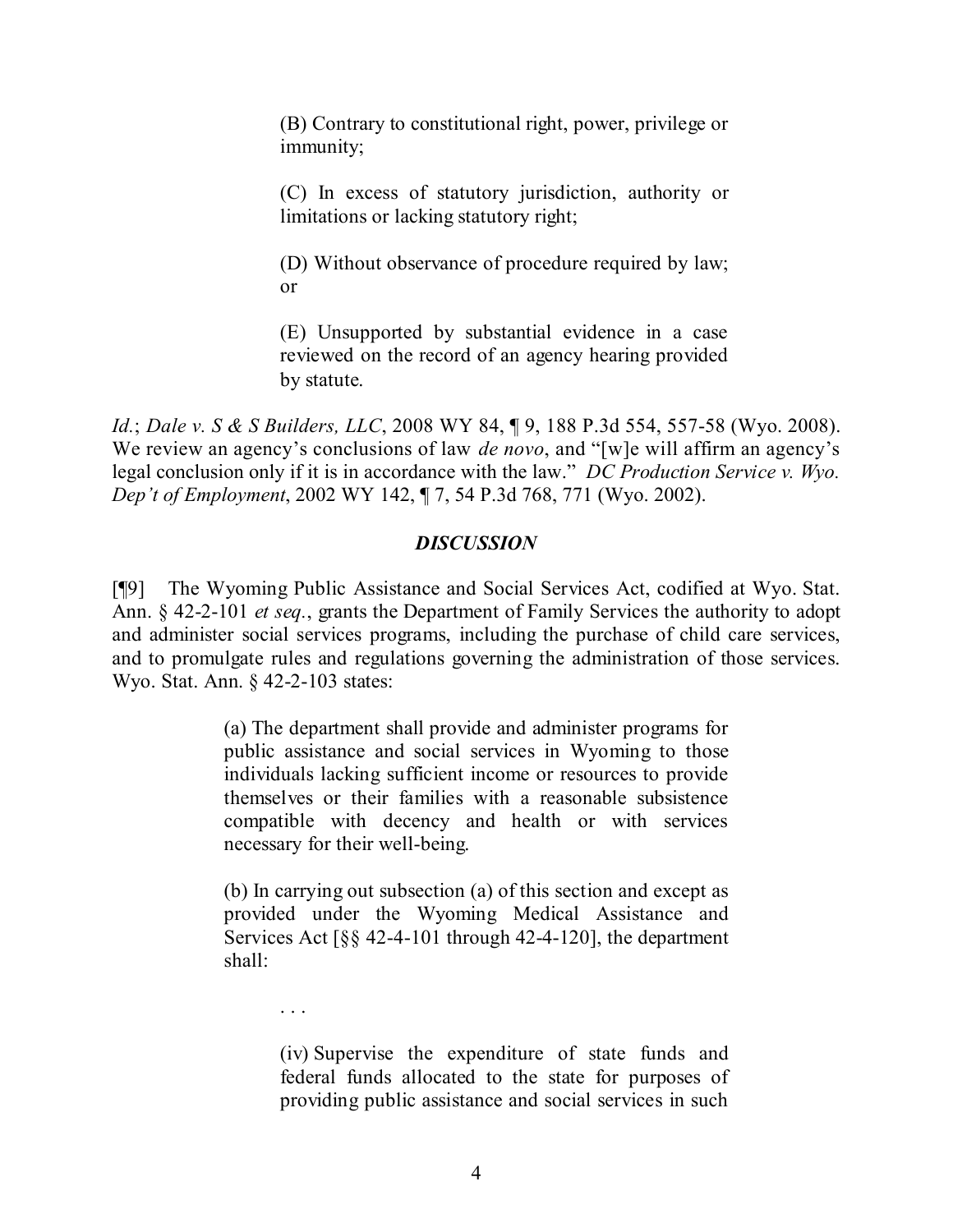a manner as to ensure that, to the extent funds are available, funds may be used in separate state-funded programs to:

> (C) Allow an individual receiving assistance to attend school as provided by W.S. 42-2-109(a) provided the individual:

> > (III) Qualifies as a full-time student under W.S. 42-2-109(a)(ii)(A) and (C).

In the same section, the Act provides that the Department shall "Limit approved educational programs under paragraph (iv) of this subsection to educational courses not to exceed the baccalaureate level, or to one (1) vocational training program[.]" Wyo. Stat. Ann.  $\frac{642-2-103(b)}{viii}$ . Section 42-2-109(a), in turn, provides that

> Public assistance and social services provided under this article shall be reviewed at least once each year, except for recipients enrolled in an approved educational program which shall be reviewed once every six (6) months. An approved educational program under this section shall be limited to educational courses not to exceed the baccalaureate degree level.

An "approved educational program" is defined in the Act as

. . .

. . .

[A]ny program at the University of Wyoming or a Wyoming community college leading to a baccalaureate, associate degree, or certificate at the school or a vocational program approved by the department, or other accredited educational program within Wyoming leading to a baccalaureate, associate degree or nationally recognized certification or license.

Wyo. Stat. Ann. § 42-2-102(a)(ix).

[¶10] Pursuant to the authority granted by the Wyoming Public Assistance and Social Services Act, the Department has enacted regulations governing the purchase of child care services. Those regulations provide that child care assistance is available only to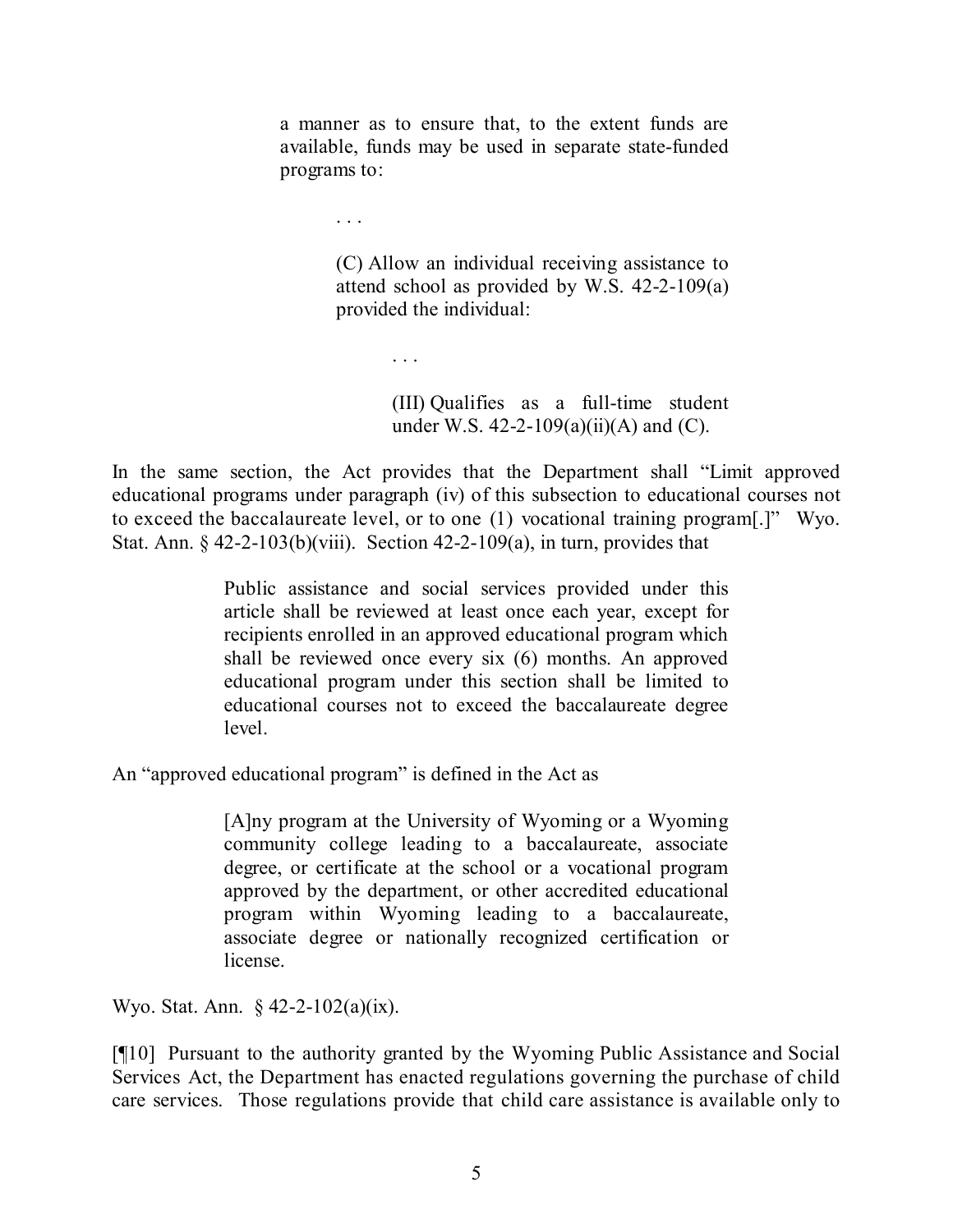caretakers engaged in specified "approved activities":

(C) Child care assistance shall be available only when the child(ren)'s parent(s)/caretaker(s) participates in at least one (1) of the following approved activities outside the home:

- (I) Employment;
- (II) Employment Training program;
- *(III) Educational program;*
- (IV) POWER work requirement; or
- (V) SNAP E & T activity.

(D) Child care assistance shall be available for a child(ren) in a two (2) parent/caretaker assistance unit when both parents/caretakers are participating in an approved activity during the same hours.

. . .

(H) Child care assistance is available for a child(ren) whose parent(s)/caretaker(s) is attending an approved educational program, including college undergraduate study when:

> (I) The parent(s)/caretaker(s) is making satisfactory progress;

> *(II) The educational program does not exceed the first associate or baccalaureate degree unless the associate degree was received while the parent(s)/caretaker(s) was pursuing a baccalaureate as the original employment goal.*

Department of Family Services, Child Care, Purchase of Service Regulations, ch. 1, § 8 (emphasis added). As defined in the regulations, an "approved activity" includes

(ii) An educational program which includes:

(A) High school or GED; or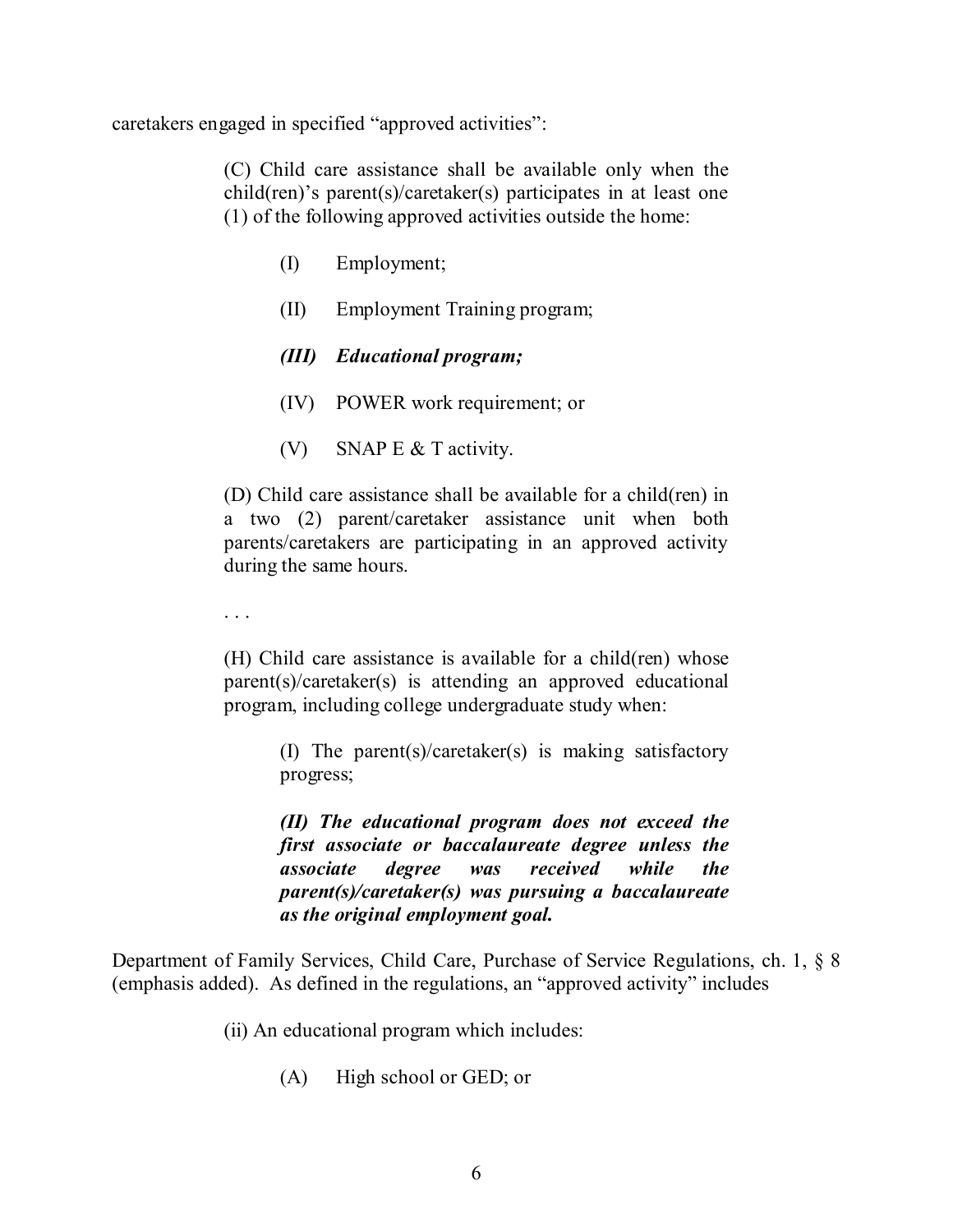*(B) A postsecondary educational program which does not exceed the first associate or baccalaureate degree unless the associate degree was received while the parent(s)/caretaker(s) was pursuing a baccalaureate degree as the original educational goal.*

Id., ch. 1, § 4 (emphasis added). Additionally, consistent with the definition of an "approved educational program" contained in Wyo. Stat. Ann. § 42-2-102(a)(ix), the regulations define an "educational program" as "a postsecondary course of study, not exceeding the first associate or baccalaureate degree (unless the associate degree was received while the parent(s)/caretaker(s) was pursuing a baccalaureate degree as the original educational goal)." *Id.*, ch. 1, § 4.

[¶11] The Wyoming Public Assistance and Social Services Act, as well as the Department's regulations, clearly indicate that a student enrolled in a graduate-level educational program is not eligible, on that basis, for receipt of child care assistance benefits. Ms. Kisling does not contest that conclusion in this appeal. Accordingly, because Ms. Kisling was enrolled in a graduate-level educational program, we find no error in the OAH's decision upholding the Department's denial of child care assistance benefits.

[¶12] We turn, then, to the Department's claim that the district court erred in determining that it was equitably estopped from denying child care benefits to Ms. Kisling as a consequence of its erroneous approval of benefits during Ms. Kisling's first two years in law school. As presented in Ms. Kisling's brief in district court, her estoppel claim was based on the allegation that "the Department misled Petitioner regarding her eligibility for child care assistance." Specifically, Ms. Kisling asserted that "Department employees informed Petitioner there would be no change to her family's child care assistance – both upon her move to Laramie for law school in August of 2009, and upon the formalization of the guardianship two months later."<sup>3</sup> The Department contends that Ms. Kisling waived this claim because she did not raise it in the administrative proceedings and, consequently, the Department asserts that the district court should not have considered the issue.

<sup>&</sup>lt;sup>3</sup> Although Ms. Kisling, in her brief to this Court, attempts to characterize the Department's representation as an assurance that her benefits would not change upon her enrollment in law school, the evidence contained in the record does not support that characterization. At oral argument, Ms. Kisling's counsel conceded that there is nothing in the record indicating that Ms. Kisling made inquiry with the Department regarding the effect of her enrollment in law school on her eligibility for child care assistance benefits. The parties agree that Ms. Kisling's change in status from foster parent to guardian was not relevant to her eligibility for receipt of child care benefits.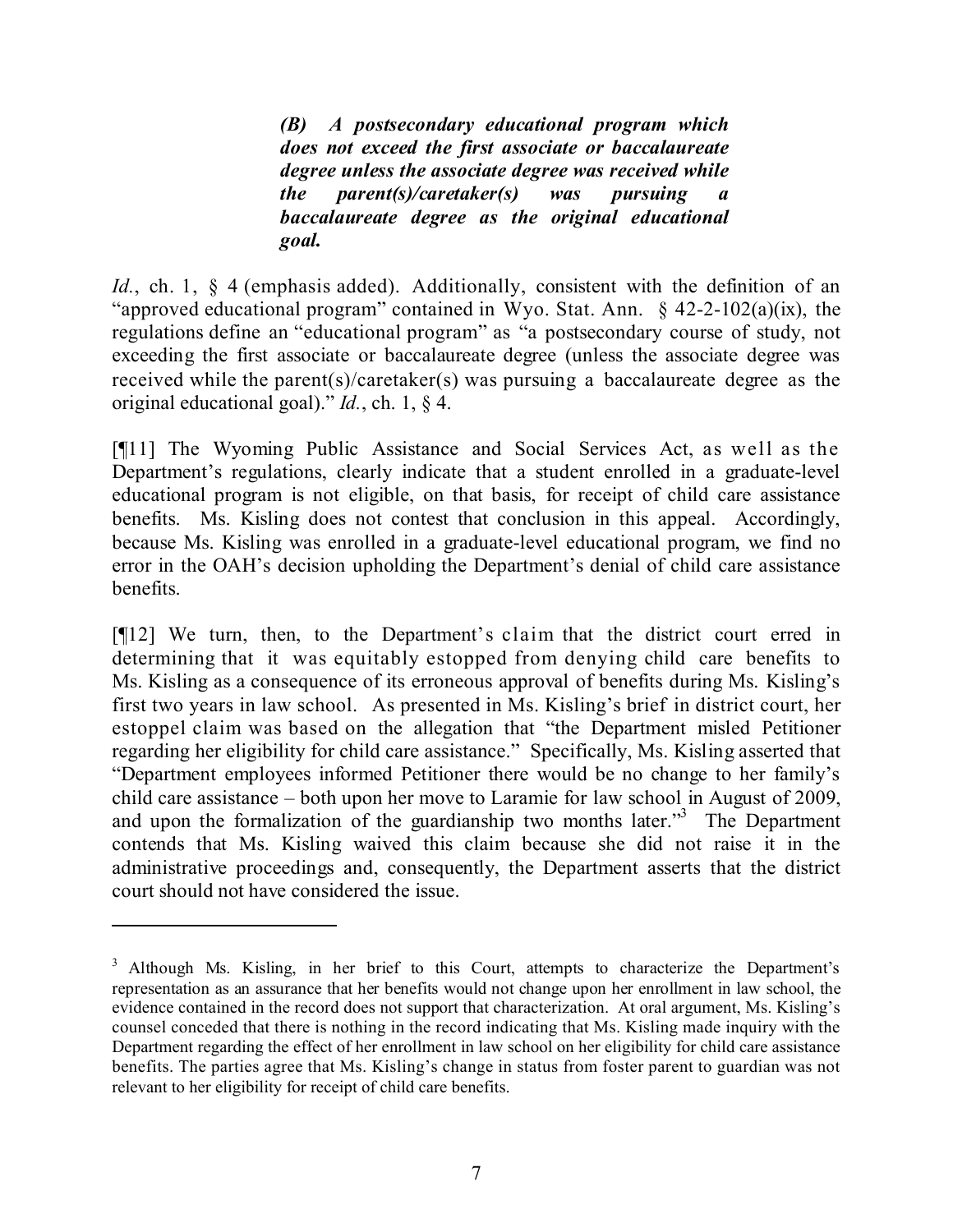[¶13] Ms. Kisling responds that the Pre-Hearing Statement submitted to the OAH "impliedly reserved" her equitable estoppel claim. However, she also claims that the Department cannot assert waiver in this appeal because it did not do so in response to her petition for review in district court. Alternatively, Ms. Kisling contends that her estoppel claim could not have been waived because it presented an issue of such fundamental nature that it must have been considered by the district court. She asserts that the issue of whether she is entitled to child care benefits is "fundamental" because of a "right to familial association." She clarifies, however, that she "does not assert any constitutional rights in this brief. Ms. Kisling only invites this Court to extend the fundamental nature exception to a recognized category of issues that this Court considers fundamental in nature."

[¶14] As noted in our standard of review, W.R.A.P. 12.09(a) limits an appellate court's review of administrative action to "issues set forth in the petition and raised before the agency." In accordance with this rule, we have consistently held that issues raised for the first time on appeal from an administrative decision will not be considered.

> We recently reiterated that, "With the exception of certain jurisdictional or fundamental issues, we will not consider issues raised for the first time on appeal." *Street v. Street*, 2009 WY 85, ¶ 17, 211 P.3d 495, 501 (Wyo. 2009). We have held that "This rule is equally applicable to appeals from administrative decisions as to those from district courts." *BP Am. Prod. Co. v. Dep't of Revenue*, 2006 WY 27, ¶ 18, 130 P.3d 438, 462 (Wyo. 2006).

*Orchard v. State*, 2011 WY 145, ¶ 19, 262 P.3d 197, 203 (Wyo. 2011); *see also McCulloch Gas Transmission Co. v. Public Serv. Comm'n*, 627 P.2d 173, 180 (Wyo. 1981). After noting that "It is well established that issues not raised in an administrative action may not be considered for the first time on appeal," we identified the reasons for this rule in *Watkins v. State ex rel. Wyo. Med. Comm'n & Wyo. Workers' Safety & Comp. Div.*, 2011 WY 49, ¶ 22, 250 P.3d 1082, 1089 (Wyo. 2011) (quoting *Wyo. Bancorporation v. Bonham*, 527 P.2d 432, 439 (Wyo. 1974)):

> We have recognized in more than a few decisions, and Congress has recognized in more than a few statutes, that orderly procedure and good administration require that objections to the proceedings of an administrative agency be made while it has opportunity for correction in order to raise issues reviewable by the courts.

[¶15] We are unable to conclude that Ms. Kisling raised the issue of equitable estoppel,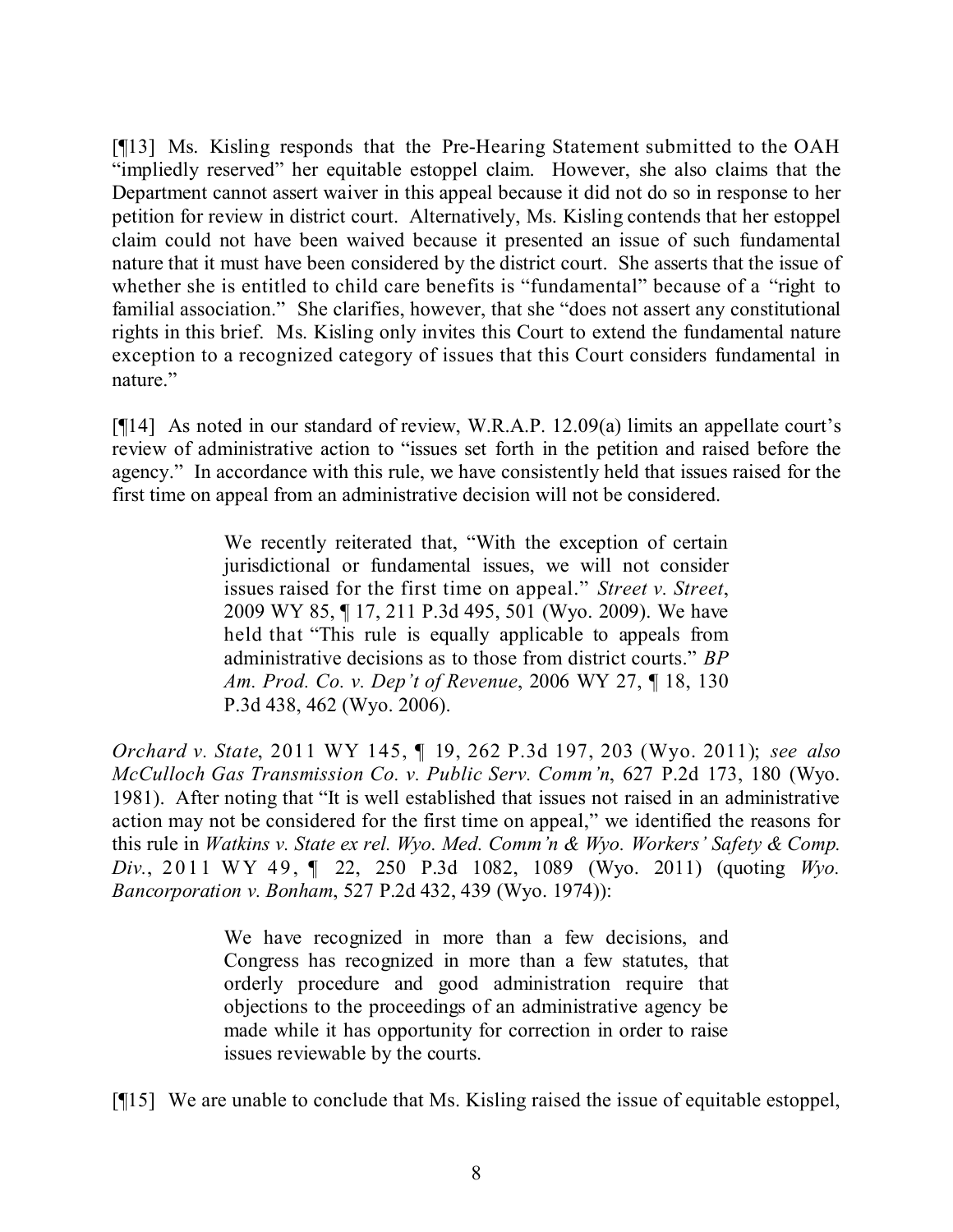either by implication or otherwise, in the proceedings before the OAH. As we explained in *Knori v. State ex rel. Dep't of Health, Office of Medicaid*, 2005 WY 48, ¶ 11, 109 P.3d 905, 909 (Wyo. 2005), a claim of equitable estoppel asserted against a governmental entity requires a showing of (1) authorized affirmative misconduct; (2) reliance; (3) substantial prejudice; (4) rare and unusual circumstances; and (5) a situation that will not defeat public policy. We noted that a claim of equitable estoppel against a governmental agency requires a heightened burden of proof:

> With respect to governmental agencies functioning in their governmental capacities, the standard for equitable estoppel is higher, requiring "even more egregious conduct." [*Department of Family Services v.*] *Peterson*, 957 P.2d [1307, 1311 (Wyo. 1998)]. Namely, for equitable estoppel to operate against the government, the movant must demonstrate that the inducement was made by "authorized affirmative misconduct." In addition to the "authorized affirmative misconduct" requirement, equitable estoppel is applied against the government only in rare and unusual circumstances, where its application would not serve to defeat public policy. *See Big Piney Oil & Gas Company v. Wyoming Oil and Gas Conservation Commission*, 715 P.2d 557, 560 (Wyo. 1986).

. . .

The reason for the higher standard for equitable estoppel as to the government is premised on the notion that:

> When the Government is unable to enforce the law because the conduct of its agents has given rise to an estoppel, the interest of the citizenry as a whole in obedience to the rule of law is undermined. It is for this reason that it is well settled that the Government may not be estopped on the same terms as any other litigant.

*Heckler v. Community Health Services*, 467 U.S. 51, 60, 104 S.Ct. 2218, 81 L.Ed.2d 42 (1984).

*Id.*, **[11-12, 109 P.3d at 909 (footnote omitted).** 

[¶16] Although Ms. Kisling's Pre-Hearing Statement alleged that the Department represented that her benefits would not change based on her consent to a guardianship,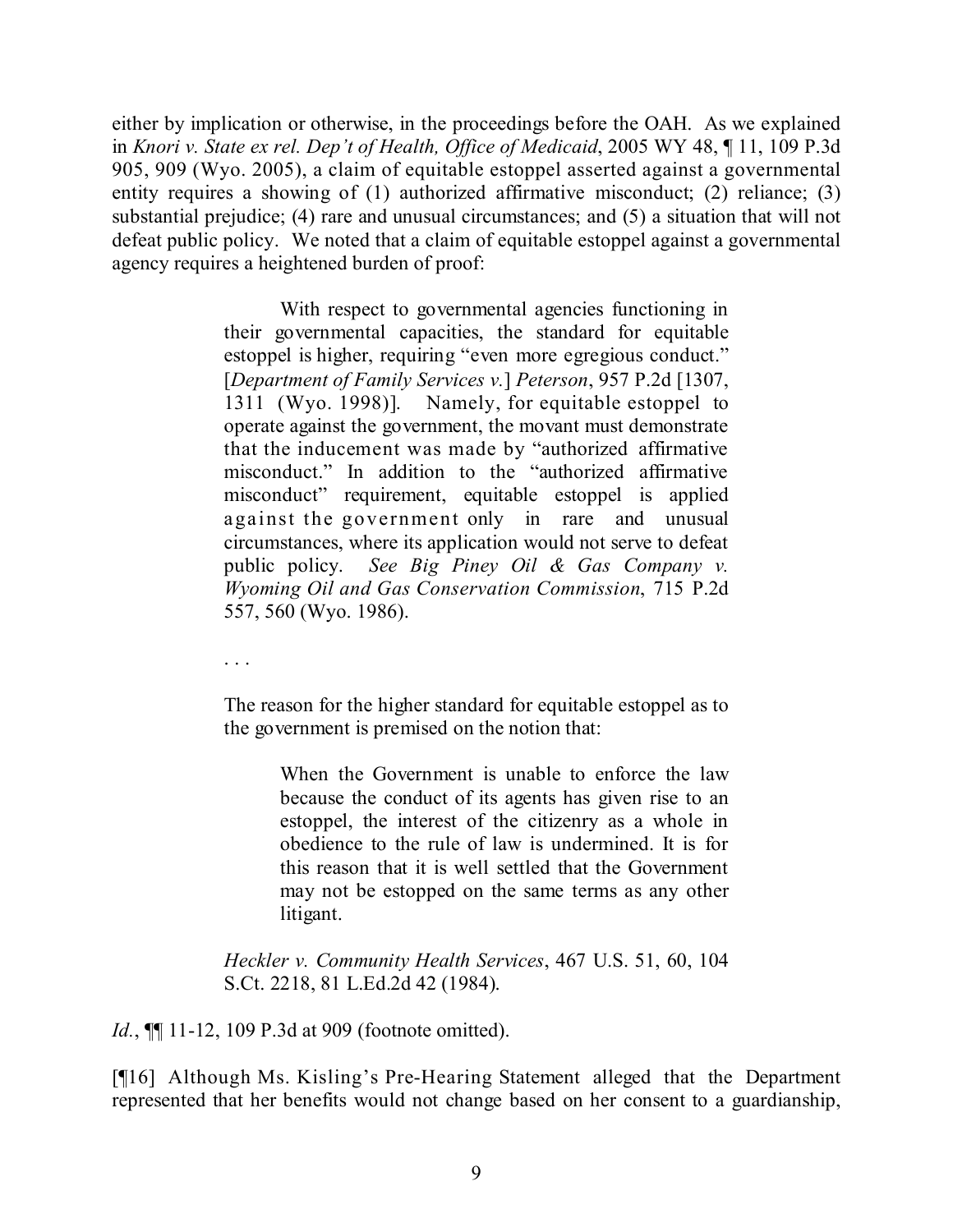there is no allegation that the alleged assurances constituted "authorized affirmative misconduct," as necessary to a claim of equitable estoppel asserted against a governmental agency. Likewise, there is no discussion of facts supporting the remaining elements of estoppel or any analysis directing attention to the issue. Further, the OAH's findings of fact and conclusions of law make no reference to a claim of estoppel. Notably, although Ms. Kisling had the opportunity to object to the proposed findings of fact and conclusions of law before the issuance of the OAH's final order, she made no objection calling attention to a claim of equitable estoppel. We have previously indicated that, in order to preserve an issue for appeal, the issue must be clearly presented to the trial court:

> Father's position is that an issue may be raised by implication from the pleadings, or that the mere mentioning of an issue is sufficient to preserve it for appeal. This notion runs contrary to both the purpose of the rule and our established jurisprudence. We have held that we will not consider issues that were not "raised below in any meaningful manner." *Beaugureau v. State*, 2002 WY 160, ¶ 11, 56 P.3d 626, 631 (Wyo. 2002).  $\dots$  "It is a basic premise of appellate practice that to preserve an issue for appeal, that issue must be called to the attention of the trial court in a clear manner." *Elder v. Jones*, 608 P.2d 654, 660 (Wyo. 1980).

*Yates v. Yates*, 2003 WY 161, ¶ 15, 81 P.3d 184, 189 (Wyo. 2003) (emphasis omitted). We find nothing in the record to indicate that Ms. Kisling raised the issue of equitable estoppel before the OAH in a clear or meaningful manner.

[¶17] Additionally, Ms. Kisling has presented no authority suggesting that the rule barring consideration of issues raised for the first time on appeal or its rationale is contingent upon whether or when waiver is asserted by the opposing party. Indeed, our precedent indicates our willingness to apply the doctrine of waiver regardless of whether the issue is raised by the opposing party. *See, e.g., Orchard*, ¶ 19, 262 P.3d at 203; *Belden v. Lampert*, 2011 WY 83, ¶ 11, 251 P.3d 325, 328-29 (Wyo. 2011); *Watkins*, ¶ 22, 250 P.3d at 1089. Finally, we are not persuaded that Ms. Kisling's claim for child care assistance benefits presents a "fundamental issue" precluding waiver. She has presented no authority suggesting that her right to familial association was impinged by the denial of child care benefits. Accordingly, under W.R.A.P. 12.09(a) and well-established precedent, we conclude that the district court erred in considering Ms. Kisling's estoppel claim because that issue was not raised in the proceedings before the OAH. Because this issue is dispositive, we do not address the Department's claim that the district court erred in determining that the Department was equitably estopped from denying child care benefits to Ms. Kisling.